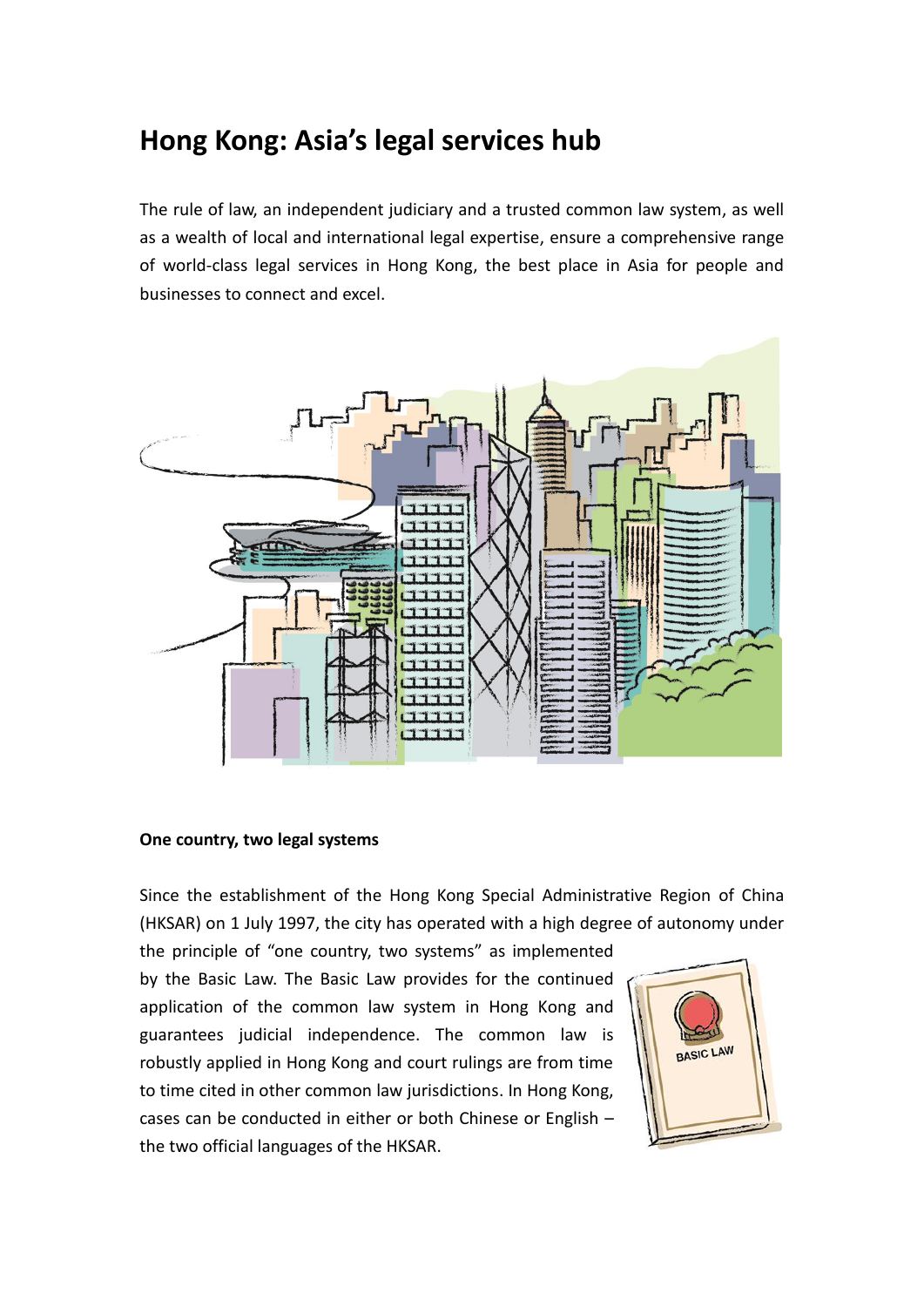#### **High level of confidence**

The power of final adjudication rests with the Court of Final Appeal (CFA), which was established in Hong Kong on 1 July 1997. The CFA replaced the Judicial Committee of the Privy Council in London as the highest appellate court for Hong Kong. Eminent jurists from other common law jurisdictions may be appointed to the CFA as

non-permanent judges (NPJs). Currently 14 overseas NPJs are appointed to the CFA and include the President of the United Kingdom Supreme Court and the former Chief Justices of Australia and Canada.



A high-degree of transparency of the court system further enhances confidence in Hong Kong's legal system. Hearings are generally held in open court and the media is free to report on proceedings. Written judgments are readily accessible on the Judiciary website. The Basic Law requires that all Hong Kong residents "shall be equal before the law". More than 250 multilateral or bilateral treaties apply to Hong Kong.

#### **Global legal services hub**

Hong Kong arbitral awards are enforceable in over 150 Contracting States to the New York Convention and this is complemented by reciprocal enforcement arrangements with Mainland China and Macao. Intellectual property disputes are arbitrable in Hong Kong.

As Asia's world city on the doorstep of Mainland China, Hong Kong is an internationally connected legal services node for the far-reaching Belt and Road Initiative and the Guangdong-Hong Kong-Macao Greater Bay Area. Hong Kong has so far concluded six arrangements with the Mainland concerning various aspects of mutual legal assistance in civil and commercial matters. Recent developments

include an arrangement on reciprocal recognition and enforcement of judgments in civil and commercial matters, and a consensus on enhancement of co-operation in legal services between Hong Kong and the Mainland.



A Task Force on Belt and Road Dispute Resolution has been set up to advise on legal matters related to Belt and Road-related projects. Also, an Inclusive Dispute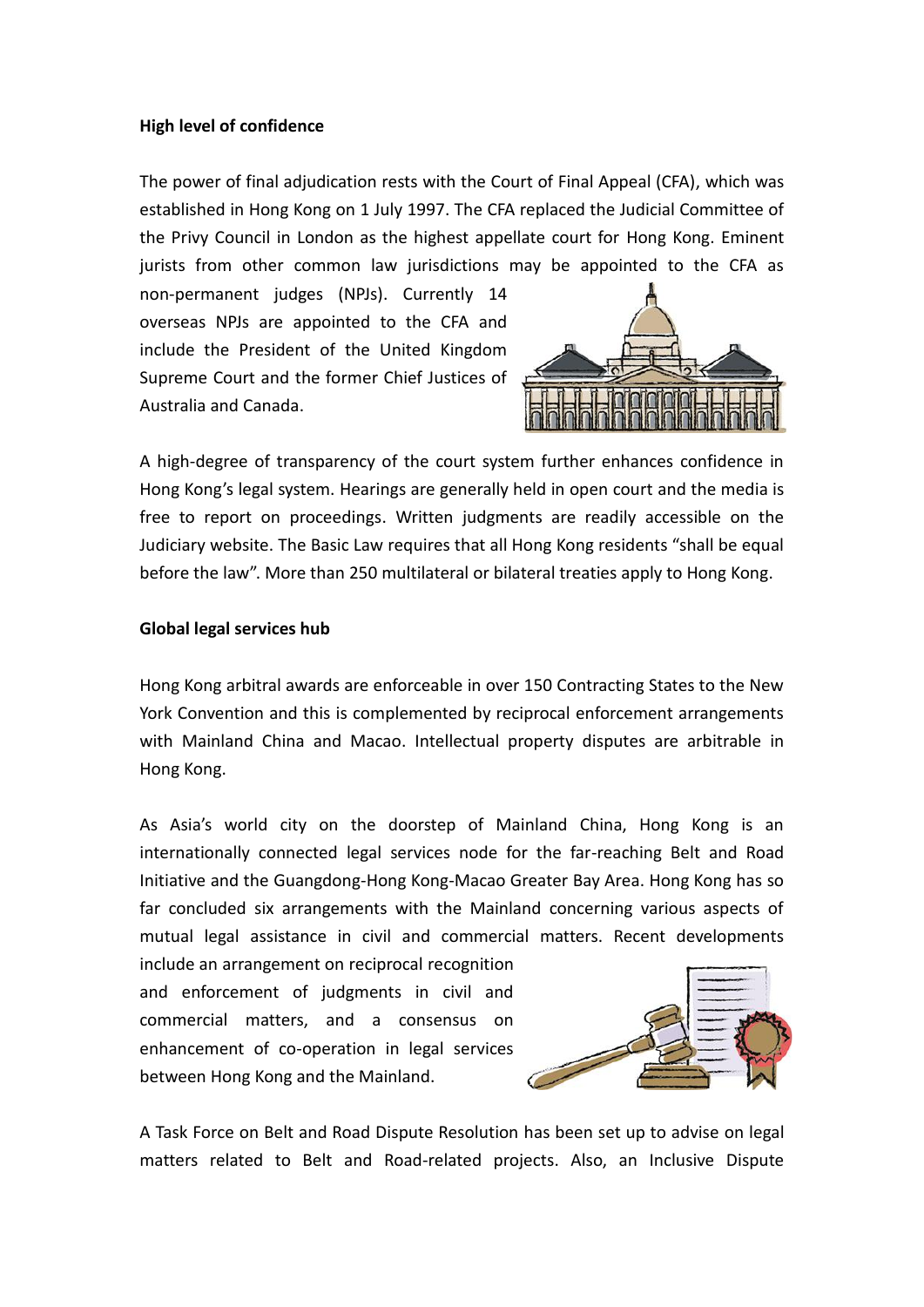Avoidance and Resolution Office, established under the Department of Justice (DoJ) helps co-ordinate and pursue collaboration with other jurisdictions. A DoJ representative chairs the APEC Economic Committee's Friends of the Chair Group on Strengthening Economic and Legal Infrastructure.

### **Wealth of legal services talent**

Hong Kong has a large and broad pool of local and international legal expertise, including more than 9,700 practising solicitors and over 1,400 practising barristers. There are more than 1,500 registered foreign lawyers from over 30 jurisdictions in Hong Kong and over 80 registered foreign law firms. Industry-led legal bodies include: the Hong Kong Bar Association; the Law Society of Hong Kong; Hong Kong International Arbitration Centre; Hong Kong Institute of Arbitrators; Hong Kong Mediation Centre; Hong Kong Mediation Accreditation Association Limited; Asian Academy of International Law; and Hong Kong Insurance Law Association Limited.



## **Capacity-building initiatives**

With a prime location in Asia, efficient transport infrastructure and world-class convention facilities, Hong Kong hosts a number of high-profile events each year. These events gather leading experts and stakeholders from various sectors to share the latest developments and expand their networks. Law-related events include UNCITRAL Asia Pacific Judicial Summit (2015, 2017 and November 2019) and annual Belt and Road Summit, Business of Intellectual Property Asia Forum and Hong Kong Arbitration Week. Looking ahead, Hong Kong will host the LAWASIA Conference 2019

(November 5-8) and the parallel biennial Conference of Chief Justices of Asia and the Pacific (November 6-8). Hong Kong has also been selected as host city for the International Council for Commercial Arbitration (ICCA) Congress in 2022.